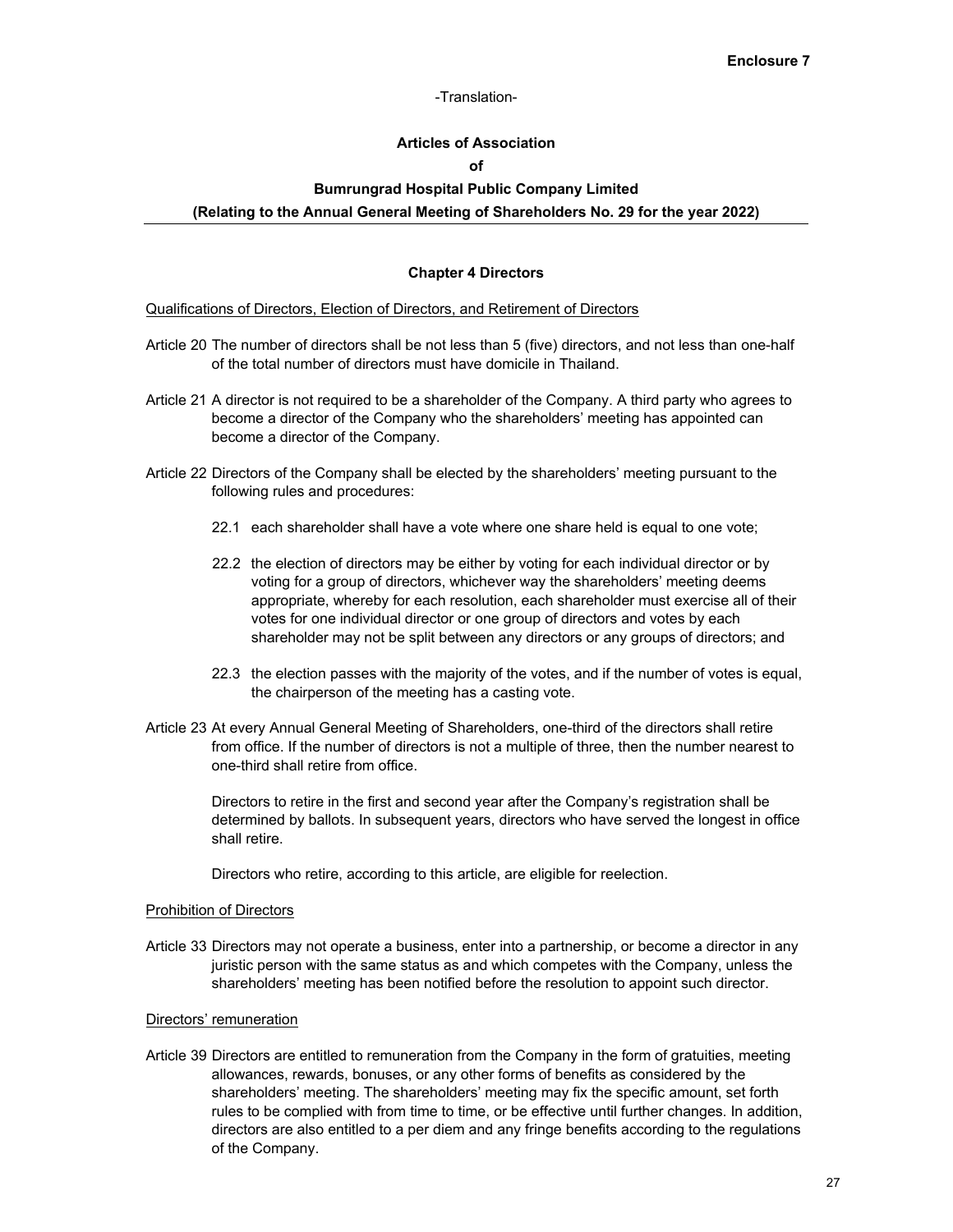The provision in the first paragraph shall not affect the right of the officer or employee of the Company who has been elected as a director to receive remuneration and benefits in their capacity as an officer or employee of the Company.

## **Chapter 5 General Meeting of the Shareholders**

## Shareholders' Meeting

Article 40 The Board of Directors shall summon a general meeting of shareholders within four months from the date of fiscal year end of the Company, and all other general meetings are called "Extraordinary General Meetings." The Board of Directors may summon Extraordinary General Meetings whenever they think fit.

> One or more shareholders holding shares not less than 10 percent of the total number of shares sold may, by subscribing their names, request the Board of Directors to call an Extraordinary General Meeting at any time, but the reason for calling such meeting shall be clearly stated in such request. In this regard, the Board of Directors shall proceed to call a meeting of shareholders to be held within 45 days from the date the request is received from the shareholders.

#### Invitation letter

Article 41 In calling a shareholders' meeting, the Board of Directors shall prepare a written notice calling the meeting that states the place, date, time, and agenda of the meeting, and the matters to be proposed to the meeting with reasonable details, indicating clearly whether it is a matter proposed for information, for approval, or for consideration, as the case may be, including the opinions of the Board of Directors on the matters. Such notice shall be delivered to the shareholders and the Registrar for their information at least 7 (seven) days prior to the date of the meeting. The notice calling for the meeting shall also be published in a newspaper for 3 (three) consecutive days no less than 3 (three) days prior to the date of the meeting.

#### Quorum

Article 42 In order to constitute a quorum, there shall be no less than 25 (twenty-five) shareholders and proxies (if any) attending the shareholders' meeting, or no less than one-half of the total number of shareholders, and in either case such shareholders shall hold no less than one-third of the total number of paid-up shares.

At any shareholders' meeting, if one hour has passed from the time specified for the meeting and the number of shareholders attending the meeting does not constitute a quorum as required, and if such shareholders' meeting was called as a result of a request by the shareholders, such meeting shall be canceled. If such meeting was not called by a request of the shareholders, the meeting shall be called once again, and the notice calling such meeting shall be delivered to the shareholders no less than 7 (seven) days prior to the date of the meeting. At the subsequent meeting, a quorum is not required.

## Chairman of the Meeting

Article 43 The Chairman of the Board of Directors shall be the Chairman of the shareholders' meeting. If the Chairman of the Board is not present at the meeting, or cannot perform his duty, and if there is a Vice Chairman, the Vice Chairman shall be the Chairman of the meeting. If there is no Vice Chairman, or if the Vice Chairman cannot perform his duty, the shareholders present at the meeting shall elect one shareholder to be the Chairman of the meeting.

> In casting votes, each shareholder shall have votes equal to the number of shares held by him or her. One share entitles its holder to one vote.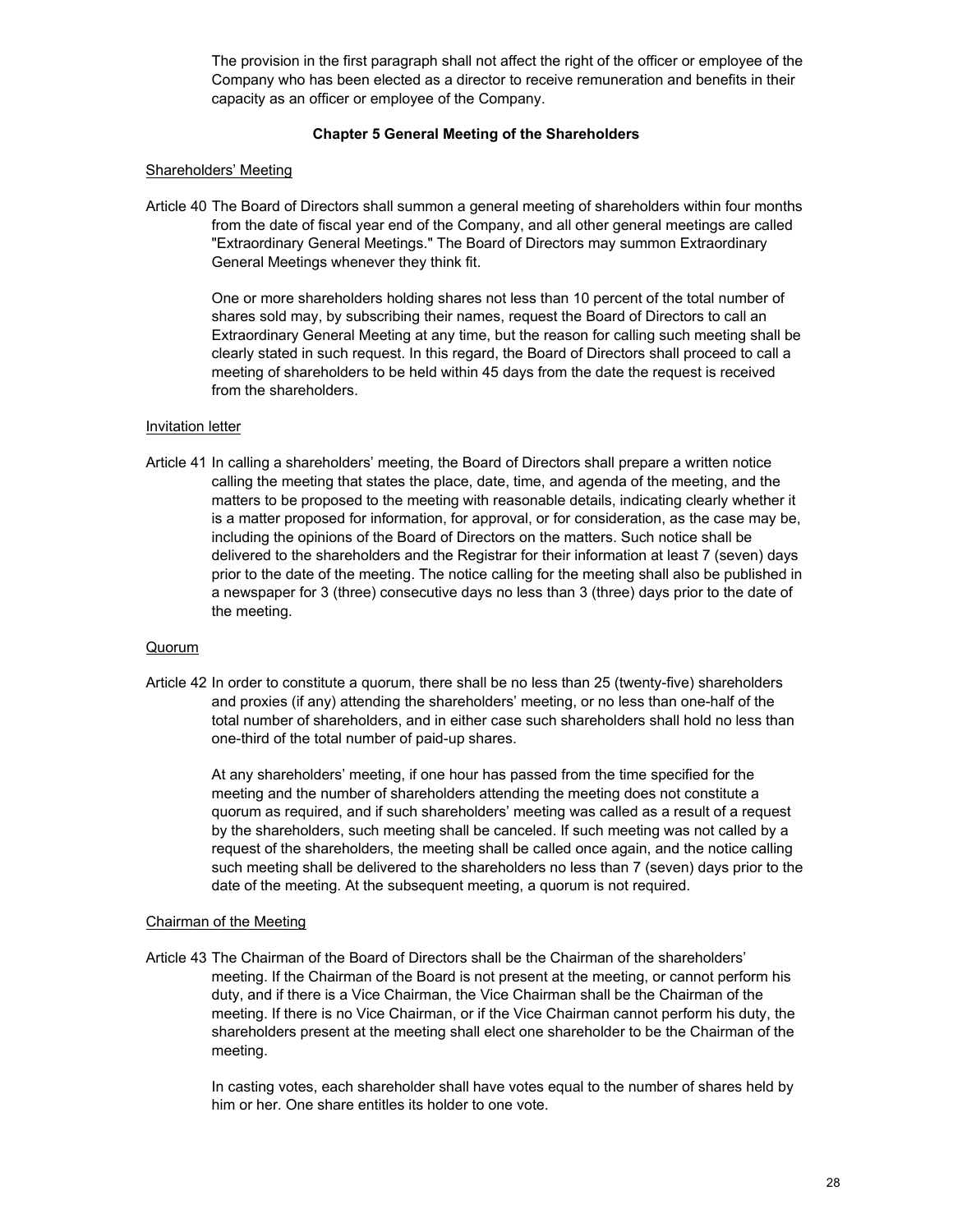Voting shall be done openly, unless at least 5 (five) shareholders request a secret vote and the meeting resolves accordingly. The method for the secret vote shall be as specified by the Chairman of the meeting.

#### Votes cast

Article 44 The resolutions of the shareholders' meeting shall require the following votes:

- 44.1 In ordinary cases, a resolution shall require a simple majority of the total votes cast by shareholders present at the meeting. If the votes are tied, the Chairman of the meeting shall have an additional vote as a casting vote.
- 44.2 For the following cases, a resolution shall require the votes of not less than threefourths of the total number of votes cast by the shareholders present and entitled to vote:
	- (a) sale or transfer of whole or important parts of the business of the Company to other persons;
	- (b) purchase or acceptance of transfer of businesses of other companies or private companies;
	- (c) entry into, amendment, or cancellation of contracts related to leasing out the Company's businesses, whether in whole or as certain important parts, assignment to any other persons to manage the businesses of the Company, or the consolidation of the businesses with other persons with an objective to share profit and loss.
	- (d) amendment of the Company's Memorandum or Articles of Association.
	- (e) capital increase, capital reduction, the issuance of debentures, convertible bonds, preferred shares, or preferred shares convertible into common shares, or any other types of securities in accordance with the Securities and Exchange Act, and issuance of every types of a warrant; or
	- (f) merger or liquidation of the Company.

Business at the Annual General Meeting of Shareholders

Article 45 The business to be accomplished at the Annual General Meeting of the Shareholders is:

- 45.1 to acknowledge the Board of Directors' report on the Company's business operations during the past year;
- 45.2 to consider and approve the statements of financial position and income statements;
- 45.3 to consider the allocation of profits;
- 45.4 to elect directors to replace those who retire by the expiration of their terms;
- 45.5 to elect the auditors and fix their remuneration; and
- 45.6 other business.